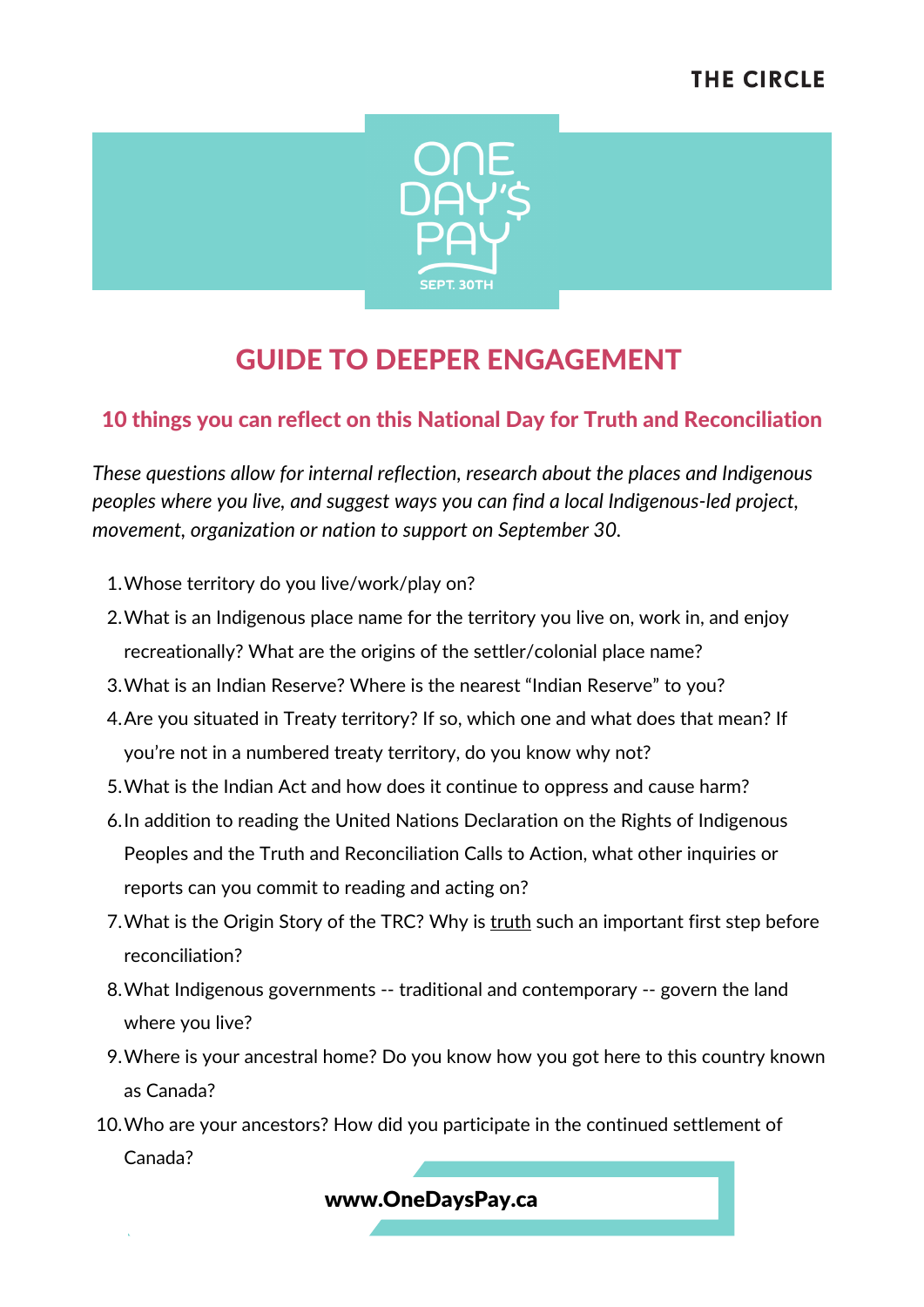## **THE CIRCLE**



#### CONNECT, GIVE, AND SHARE

*Now that you have done some work to learn more about Indigenous territories and peoples, here are ways you can connect with a local Indigenous-led project, movement, organization or nation to donate to.*

• Search "Indigenous" + name of your community + any other keywords (for example: health, education, language and culture, child welfare)

OR: Locate your nearest [Native Friendship Centre](https://nafc.ca/friendship-centres/find-a-friendship-centre?lang=en) and donate directly

- Look to see if they are Indigenous-led, for example, the organization has majority Indigenous staff and board
- Ask, "how does this organization demonstrate connection to community and accountability to who they serve?"
- After you have learned whose land you live on find the local nation, tribal or treaty office, urban office or band council and donate directly.

*When donating, do not put labour on the Indigenous community office or staff -- do your research and find a way to donate without asking for Indigenous peoples' time that takes away from their priorities. For Indigenous people, September 30 is a day for rest and community connection.*

#### Giving beyond tax deductions

The Circle encourages giving abundantly, directly, and without restrictions, and that includes giving without the need for a charitable tax receipt. Many Indigenous-led organizations, projects, movements, or nations don't have charitable status because they're not eligible or because they don't want their work constrained by the Canada Revenue Agency. Indigenous-led initiatives are often born out of land and water defence and charitable status could impede that integral work. Navigating the CRA requirements can also be time consuming and cumbersome, and we advocate for donors to give generously, with or without the tax deduction.



**After you've donated to a local Indigenous-led project, movement, organization or nation,** take it a step further and share a video, post or tweet about your learning experience and which initiative you chose to support. Social media badges are available for download at www.OneDaysPay.ca

#### www.OneDaysPay.ca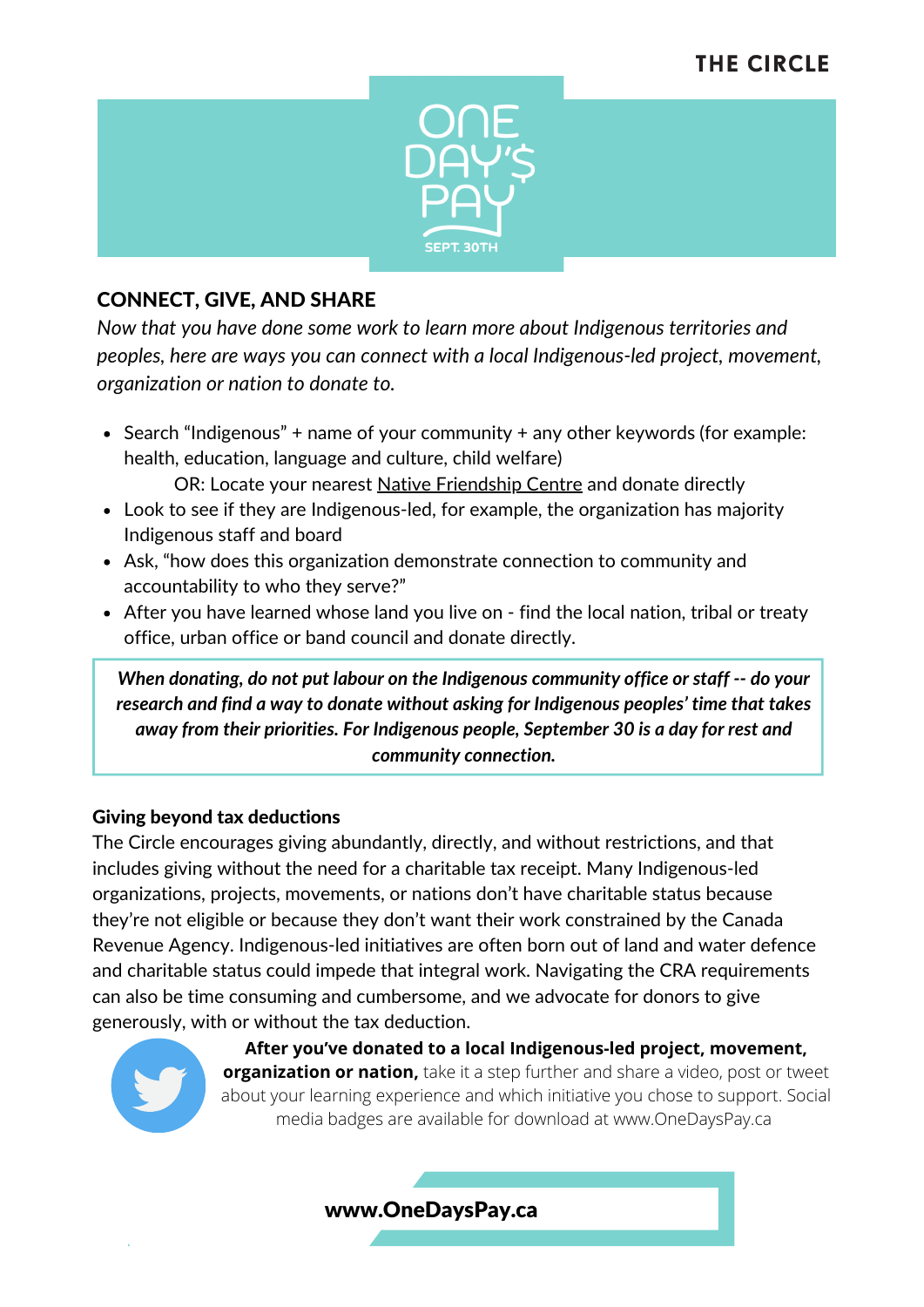## **THE CIRCLE**



# GUIDE TO DEEPER ENGAGEMENT

#### CONVERSATION STARTER GUIDE FOR FRIENDS, FAMILY AND COLLEAGUES

*Acknowledging the colonization of Canada is a necessary conversation, and it's one that settlers need to participate in more often. We encourage Canadians to learn more, ask questions, and start conversations with friends, family and colleagues. Here are some prompts to help you get started with your community.*

Why was September 30 declared a national statutory holiday?

Given the undeniable harm that is part of Canada's history: What is something that we can do to make reparations directly to Indigenous organizations, movements, and nations?

 $W_{hat\,is}$ something you've<br><sup>earned</sup> about <sup>ve</sup> learned about the hi<sub>story of</sub><br><sub>die</sub> Indigenous<br><sup>eont-</sub></sup> peoples and Canada?

HOW DID YOU FEEL when you learned about thousands of unmarked children's graves at residential schools in Canada?

*Will you join me in giving One Day's Pay this September 30 and will you invite others to do the same?*

www.OneDaysPay.ca